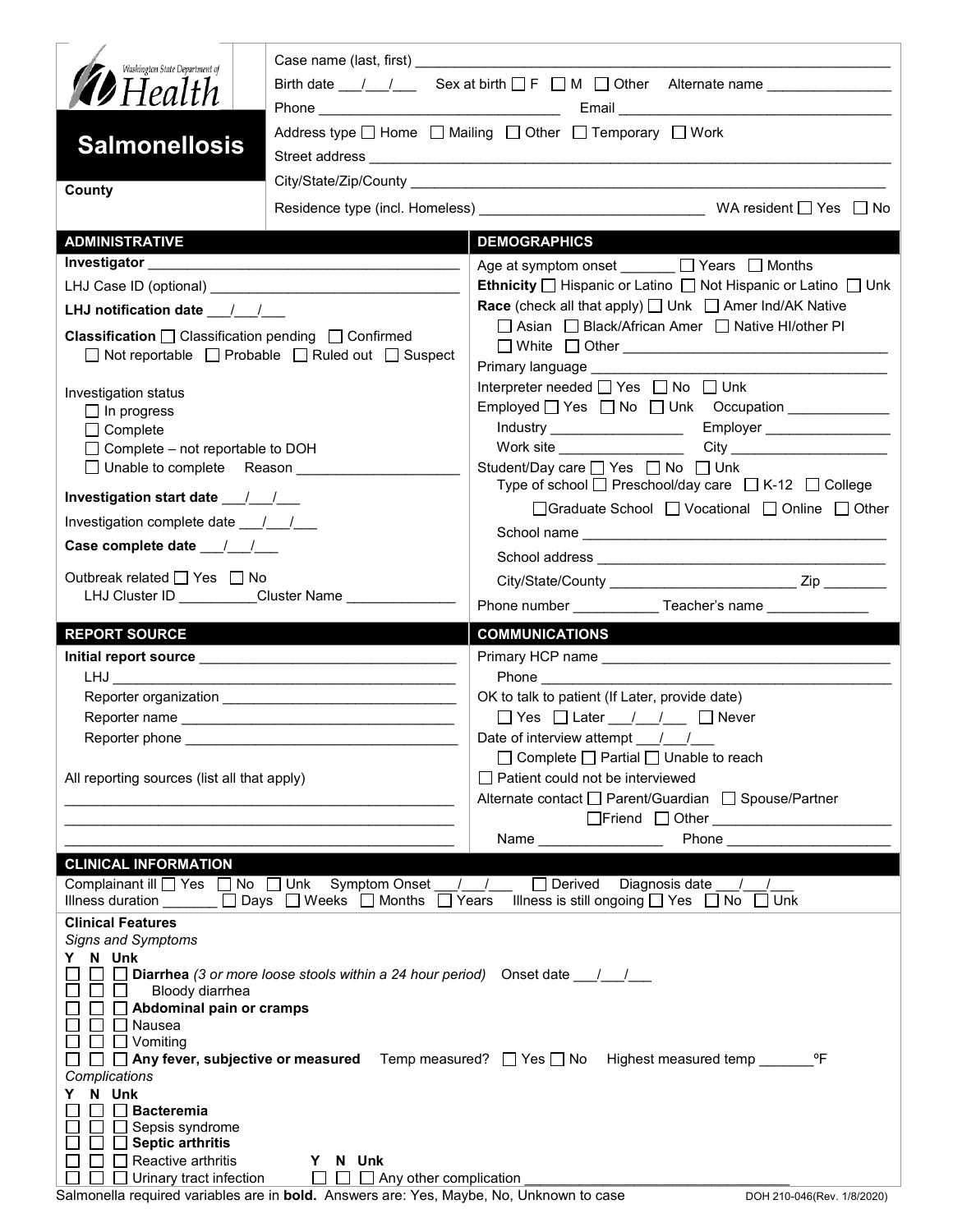| Case Name                                                                                                                                                                                                               | LHJ Case ID _                                                                                          |       |           |  |                                                       |        |
|-------------------------------------------------------------------------------------------------------------------------------------------------------------------------------------------------------------------------|--------------------------------------------------------------------------------------------------------|-------|-----------|--|-------------------------------------------------------|--------|
| <b>Predisposing Conditions</b>                                                                                                                                                                                          |                                                                                                        |       |           |  |                                                       |        |
| Y N Unk                                                                                                                                                                                                                 |                                                                                                        |       |           |  |                                                       |        |
|                                                                                                                                                                                                                         |                                                                                                        |       |           |  |                                                       |        |
|                                                                                                                                                                                                                         | $\Box$ $\Box$ Other underlying medical conditions                                                      |       |           |  |                                                       |        |
| <b>Hospitalization</b>                                                                                                                                                                                                  |                                                                                                        |       |           |  |                                                       |        |
| Y N Unk                                                                                                                                                                                                                 |                                                                                                        |       |           |  |                                                       |        |
|                                                                                                                                                                                                                         |                                                                                                        |       |           |  |                                                       |        |
|                                                                                                                                                                                                                         | Still hospitalized As of //                                                                            |       |           |  |                                                       |        |
|                                                                                                                                                                                                                         | Admitted to ICU Date admitted to ICU 1 1 2 Date discharged from ICU 1 1                                |       |           |  |                                                       |        |
|                                                                                                                                                                                                                         |                                                                                                        |       |           |  |                                                       |        |
| N Unk<br>Y.                                                                                                                                                                                                             |                                                                                                        |       |           |  |                                                       |        |
|                                                                                                                                                                                                                         | □ Died of this illness Death date / / / Please fill in the death date information on the Person Screen |       |           |  |                                                       |        |
|                                                                                                                                                                                                                         | RISK AND RESPONSE (Ask about exposures 1 to 5 days before symptom onset)                               |       |           |  |                                                       |        |
| <b>Travel</b>                                                                                                                                                                                                           |                                                                                                        |       |           |  |                                                       |        |
|                                                                                                                                                                                                                         | Setting 1                                                                                              |       | Setting 2 |  | Setting 3                                             |        |
| Travel out of:                                                                                                                                                                                                          | County/City                                                                                            |       |           |  | County/City ___________________                       |        |
|                                                                                                                                                                                                                         |                                                                                                        |       |           |  | $\Box$                                                |        |
|                                                                                                                                                                                                                         |                                                                                                        |       |           |  | П                                                     |        |
|                                                                                                                                                                                                                         | Other                                                                                                  | Other |           |  | Other                                                 |        |
| Destination name                                                                                                                                                                                                        |                                                                                                        |       |           |  |                                                       |        |
| Start and end dates                                                                                                                                                                                                     | to                                                                                                     |       | to        |  | to                                                    |        |
|                                                                                                                                                                                                                         |                                                                                                        |       |           |  |                                                       |        |
|                                                                                                                                                                                                                         |                                                                                                        |       |           |  |                                                       |        |
| <b>Risk and Exposure Information</b>                                                                                                                                                                                    |                                                                                                        |       |           |  |                                                       |        |
| Y N Unk                                                                                                                                                                                                                 |                                                                                                        |       |           |  |                                                       |        |
|                                                                                                                                                                                                                         | $\Box$ Is case a recent foreign arrival (e.g., immigrant, refugee, adoptee, visitor)                   |       |           |  | Country ______________________                        |        |
|                                                                                                                                                                                                                         | $\Box$ $\Box$ Does the case know anyone else with similar symptoms or illness                          |       |           |  |                                                       |        |
|                                                                                                                                                                                                                         | Onset date, shared meals, relationship, etc. ___________________________________                       |       |           |  |                                                       |        |
|                                                                                                                                                                                                                         | □ Contact with lab confirmed case                                                                      |       |           |  |                                                       |        |
| $\blacksquare$                                                                                                                                                                                                          | Childcare/Day care                                                                                     |       |           |  |                                                       |        |
| Household                                                                                                                                                                                                               |                                                                                                        |       |           |  |                                                       |        |
| Sexual                                                                                                                                                                                                                  |                                                                                                        |       |           |  |                                                       |        |
| $\mathsf{L}$<br>$\Box$                                                                                                                                                                                                  |                                                                                                        |       |           |  |                                                       |        |
| □ □ Attends childcare or preschool Location/details __________                                                                                                                                                          |                                                                                                        |       |           |  |                                                       |        |
| $\Box$ $\Box$ Contact with diapered or incontinent child or adult                                                                                                                                                       |                                                                                                        |       |           |  |                                                       |        |
| $\Box$ $\Box$ Visited, lived, or worked in a residential facility                                                                                                                                                       |                                                                                                        |       |           |  |                                                       |        |
|                                                                                                                                                                                                                         |                                                                                                        |       |           |  |                                                       |        |
| <b>Dietary Information</b>                                                                                                                                                                                              |                                                                                                        |       |           |  |                                                       |        |
| N Unk                                                                                                                                                                                                                   |                                                                                                        |       |           |  |                                                       |        |
| $\Box~\Box~$ Special or restricted diet (medical, weight-loss, religious, cultural, vegetarian/vegan, allergies, etc.)<br>コ Kosher ロ Dairy-free ロ Halal ロ Gluten free ロ Raw foods ロ Vegetarian ロ Vegan ロ Weight control |                                                                                                        |       |           |  |                                                       |        |
| $\Box$ Allergy to food $\Box$ Other                                                                                                                                                                                     |                                                                                                        |       |           |  |                                                       |        |
| Describe diet                                                                                                                                                                                                           |                                                                                                        |       |           |  |                                                       |        |
|                                                                                                                                                                                                                         | Select mostly organic products                                                                         |       |           |  |                                                       |        |
| $\Box$ Produce $\Box$ Other products                                                                                                                                                                                    |                                                                                                        |       |           |  |                                                       |        |
|                                                                                                                                                                                                                         |                                                                                                        |       |           |  |                                                       |        |
| Food Exposure - Food exposure timeframe: 1-5 days prior to onset of illness                                                                                                                                             |                                                                                                        |       |           |  |                                                       |        |
|                                                                                                                                                                                                                         | Sources of food IN home - During exposure timeframe did you (your child) eat foods from:               |       |           |  |                                                       |        |
| $\Box$ (1) Grocery stores or supermarkets                                                                                                                                                                               |                                                                                                        |       |           |  | □ (7) Small markets/mini markets (convenience stores, |        |
|                                                                                                                                                                                                                         |                                                                                                        |       |           |  |                                                       |        |
|                                                                                                                                                                                                                         | $\Box$ (2) Home delivery grocery services (CSA, grocery<br>gas stations, etc)                          |       |           |  |                                                       |        |
|                                                                                                                                                                                                                         | delivery, Amazon Fresh, Peapod, etc)<br>$\Box$ (8) Health food stores or co-ops                        |       |           |  |                                                       |        |
| $\Box$ (9) Ethnic specialty markets (Mexican, Asian, Indian)<br>$\Box$ (3) Fish or meat specialty shops (butcher shop, etc)                                                                                             |                                                                                                        |       |           |  |                                                       |        |
| □ (4) Warehouse stores (Costco, Sam's Club, etc.)<br>$\Box$ (10) Farmers markets, roadside stands, open-air                                                                                                             |                                                                                                        |       |           |  |                                                       |        |
| $\Box$ (5) Meal delivery services (Blue Apron, Meals on Wheels,<br>markets, food purchased directly from a farm<br>Schwan's, NutriSystem, etc)                                                                          |                                                                                                        |       |           |  |                                                       |        |
|                                                                                                                                                                                                                         |                                                                                                        |       |           |  |                                                       |        |
| Type of                                                                                                                                                                                                                 | (6) Live animal market, custom slaughter facility<br><b>Business name</b>                              |       |           |  | <b>Address/location</b>                               |        |
| <b>Business</b>                                                                                                                                                                                                         |                                                                                                        |       |           |  |                                                       |        |
| (enter number                                                                                                                                                                                                           |                                                                                                        |       |           |  |                                                       |        |
| next to choices                                                                                                                                                                                                         |                                                                                                        |       |           |  |                                                       |        |
| above)                                                                                                                                                                                                                  |                                                                                                        |       |           |  |                                                       |        |
|                                                                                                                                                                                                                         |                                                                                                        |       |           |  |                                                       |        |
|                                                                                                                                                                                                                         |                                                                                                        |       |           |  |                                                       |        |
|                                                                                                                                                                                                                         | Salmonella case defining variables are in bold. Answers are: Yes, Maybe, No, Unknown to case           |       |           |  |                                                       | Page 2 |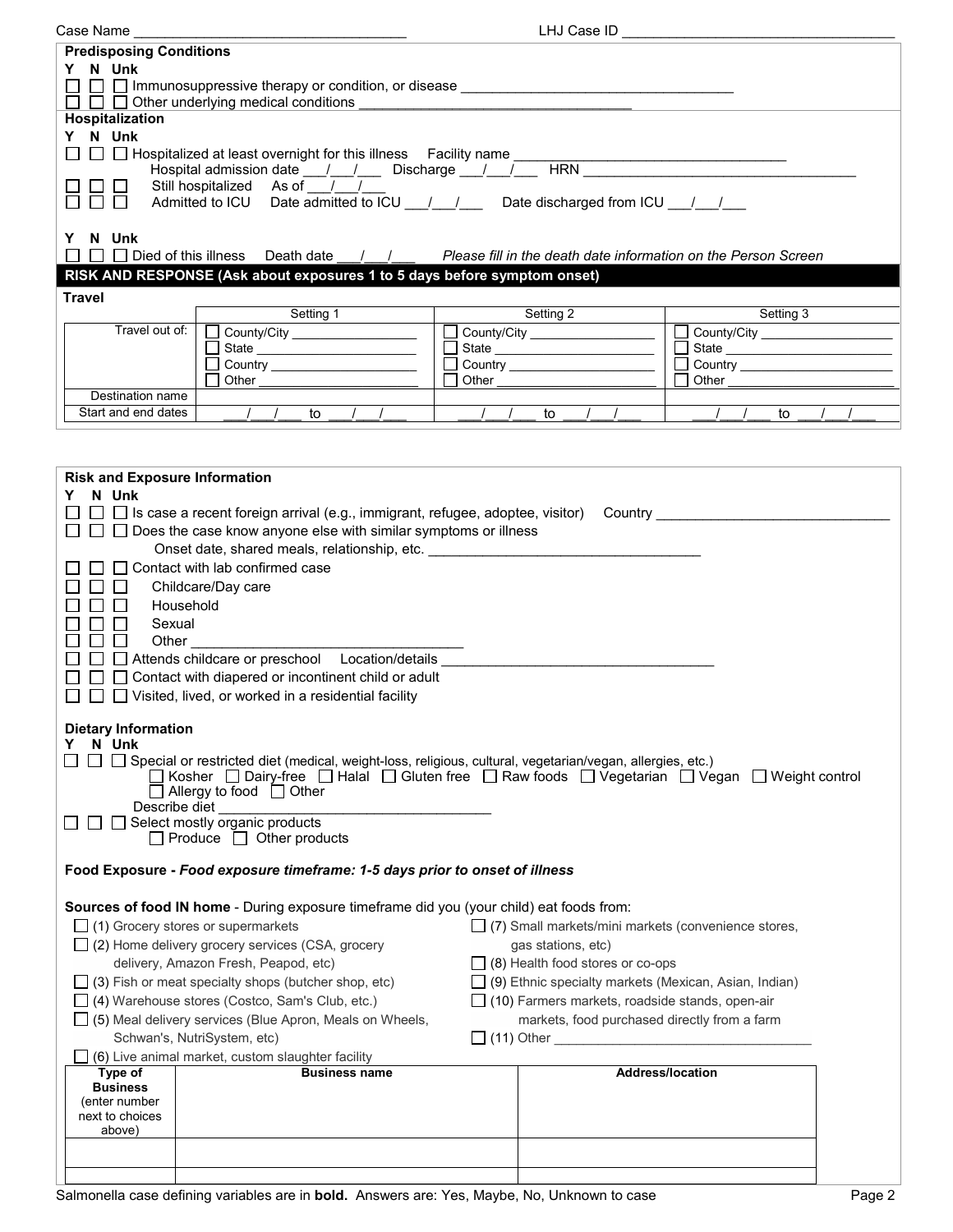| Case Name |
|-----------|
|           |

| Case Name                                                                                                                                                          |                                                                                                                                                                                                                                       |             |                                                                             | LHJ Case ID                                                                                                                                                               |                      |
|--------------------------------------------------------------------------------------------------------------------------------------------------------------------|---------------------------------------------------------------------------------------------------------------------------------------------------------------------------------------------------------------------------------------|-------------|-----------------------------------------------------------------------------|---------------------------------------------------------------------------------------------------------------------------------------------------------------------------|----------------------|
|                                                                                                                                                                    |                                                                                                                                                                                                                                       |             |                                                                             |                                                                                                                                                                           |                      |
|                                                                                                                                                                    |                                                                                                                                                                                                                                       |             |                                                                             |                                                                                                                                                                           |                      |
|                                                                                                                                                                    |                                                                                                                                                                                                                                       |             |                                                                             |                                                                                                                                                                           |                      |
|                                                                                                                                                                    |                                                                                                                                                                                                                                       |             |                                                                             |                                                                                                                                                                           |                      |
|                                                                                                                                                                    |                                                                                                                                                                                                                                       |             |                                                                             |                                                                                                                                                                           |                      |
|                                                                                                                                                                    |                                                                                                                                                                                                                                       |             |                                                                             |                                                                                                                                                                           |                      |
|                                                                                                                                                                    |                                                                                                                                                                                                                                       |             |                                                                             |                                                                                                                                                                           |                      |
| $\Box$ (3) Sandwich shop, deli                                                                                                                                     | Sources of food outside home - During exposure timeframe did you (your child) eat foods from:<br>□ (1) Fast casual (Chipolte, Panera, etc)<br>□ (2) Fast food (McDonald's, Burger King, Wendy's)<br>(4) Jamaican, Cuban, or Caribbean |             | $\Box$ (11) All-you-can-eat buffet                                          | □ (10) Chinese, Japanese, Vietnamese, other Asian-style<br>$\Box$ (12) Breakfast, brunch, diner, or café<br>□ (13) Middle Eastern, Greek/Mediterranean, Arabic, Lebanese, |                      |
|                                                                                                                                                                    | $\Box$ (5) Ready-to-eat prepared food from grocery or deli                                                                                                                                                                            |             | African                                                                     |                                                                                                                                                                           |                      |
|                                                                                                                                                                    | $\Box$ (6) An event where food was served (catered event, festival,                                                                                                                                                                   |             |                                                                             | $\Box$ (14) Any takeout from a restaurant                                                                                                                                 |                      |
|                                                                                                                                                                    | church, or community meal)                                                                                                                                                                                                            |             |                                                                             | $\Box$ (15) Healthy restaurant (vegetarian, vegan, salad-based                                                                                                            |                      |
|                                                                                                                                                                    | □ (7) Mexican, Salvadorian, other Hispanic/Latino-style                                                                                                                                                                               |             |                                                                             | $\Box$ (16) Salad bar at a grocery store or restaurant                                                                                                                    |                      |
|                                                                                                                                                                    | $\Box$ (8) Food trucks, food stalls/stands                                                                                                                                                                                            |             |                                                                             |                                                                                                                                                                           |                      |
|                                                                                                                                                                    | (9) School, hospital, senior center, or other institutional setting                                                                                                                                                                   |             |                                                                             |                                                                                                                                                                           |                      |
| Type of<br><b>Business</b><br>(enter number<br>next to choices                                                                                                     | Restaurant/venue name                                                                                                                                                                                                                 | <b>Date</b> | Time of meal<br>(Breakfast, Brunch,<br>Lunch, Happy Hour,<br>Dinner, Other) | Food ordered/eaten                                                                                                                                                        | Address/<br>location |
| above)                                                                                                                                                             |                                                                                                                                                                                                                                       |             | コ Bfast ロ Bru                                                               |                                                                                                                                                                           |                      |
|                                                                                                                                                                    |                                                                                                                                                                                                                                       |             | $\Box$ Lun $\Box$ HH $\Box$ Din                                             |                                                                                                                                                                           |                      |
|                                                                                                                                                                    |                                                                                                                                                                                                                                       |             | Other<br>$\mathsf{L}$<br>$\Box$ Bfast $\Box$ Bru                            |                                                                                                                                                                           |                      |
|                                                                                                                                                                    |                                                                                                                                                                                                                                       |             | $\Box$ Lun $\Box$ HH $\Box$ Din<br>$\Box$ Other                             |                                                                                                                                                                           |                      |
|                                                                                                                                                                    |                                                                                                                                                                                                                                       |             | $\Box$ Bfast $\Box$ Bru                                                     |                                                                                                                                                                           |                      |
|                                                                                                                                                                    |                                                                                                                                                                                                                                       |             | $\Box$ Lun $\Box$ HH $\Box$ Din<br>$\Box$ Other                             |                                                                                                                                                                           |                      |
|                                                                                                                                                                    |                                                                                                                                                                                                                                       |             | コ Bfast ロ Bru<br>$\Box$ Lun $\Box$ HH $\Box$ Din<br>$\Box$ Other            |                                                                                                                                                                           |                      |
|                                                                                                                                                                    |                                                                                                                                                                                                                                       |             | $\Box$ Bfast $\Box$ Bru<br>$\Box$ Lun $\Box$ HH $\Box$ Din<br>$\Box$ Other  |                                                                                                                                                                           |                      |
|                                                                                                                                                                    |                                                                                                                                                                                                                                       |             | $\Box$ Bfast $\Box$ Bru<br>$\Box$ Lun $\Box$ HH $\Box$ Din                  |                                                                                                                                                                           |                      |
|                                                                                                                                                                    |                                                                                                                                                                                                                                       |             | $\Box$ Other                                                                |                                                                                                                                                                           |                      |
|                                                                                                                                                                    |                                                                                                                                                                                                                                       |             | $\Box$ Bfast $\Box$ Bru                                                     |                                                                                                                                                                           |                      |
|                                                                                                                                                                    |                                                                                                                                                                                                                                       |             | $\Box$ Lun $\Box$ HH $\Box$ Din<br>$\Box$ Other                             |                                                                                                                                                                           |                      |
| M N Unk<br>Y<br>Any food sampled (grocery, warehouse stores, food court, etc.) __________________<br>$\perp$                                                       |                                                                                                                                                                                                                                       |             |                                                                             |                                                                                                                                                                           |                      |
| Meat<br>M N Unk<br>Y.<br>$\Box$ $\Box$ Poultry (e.g. chicken, turkey)<br>M N Unk<br>Y.<br>$\Box$ Pork (e.g., whole pig, roast, chops, bacon, ham)<br>Y.<br>M N Unk |                                                                                                                                                                                                                                       |             |                                                                             |                                                                                                                                                                           |                      |
| $\Box$ $\Box$ Beef (e.g., ground, intact, raw)<br>Seafood<br>M N Unk<br>Y.                                                                                         |                                                                                                                                                                                                                                       |             |                                                                             |                                                                                                                                                                           |                      |
| $\Box$ Fish and seafood Type                                                                                                                                       |                                                                                                                                                                                                                                       |             |                                                                             |                                                                                                                                                                           |                      |
| Raw fish (e.g., sushi rolls, ceviche, tartare) _________________________________<br>$\perp$<br>$\mathbf{I}$<br>$\perp$                                             |                                                                                                                                                                                                                                       |             |                                                                             |                                                                                                                                                                           |                      |
| <b>Eggs and Dairy</b>                                                                                                                                              |                                                                                                                                                                                                                                       |             |                                                                             |                                                                                                                                                                           |                      |
| M N Unk<br>Y.                                                                                                                                                      |                                                                                                                                                                                                                                       |             |                                                                             |                                                                                                                                                                           |                      |
| $\Box$ Eggs<br>$\Box$                                                                                                                                              | Any eggs or egg-containing dishes                                                                                                                                                                                                     |             |                                                                             |                                                                                                                                                                           |                      |
| Raw, runny, or over-easy eggs  Describe                                                                                                                            |                                                                                                                                                                                                                                       |             |                                                                             |                                                                                                                                                                           |                      |
|                                                                                                                                                                    | Ate anything made with raw eggs (e.g., cookie dough, cake batter, homemade ice cream/mayo)                                                                                                                                            |             |                                                                             |                                                                                                                                                                           |                      |
|                                                                                                                                                                    |                                                                                                                                                                                                                                       |             |                                                                             |                                                                                                                                                                           |                      |
|                                                                                                                                                                    | Handled raw eggs                                                                                                                                                                                                                      |             |                                                                             |                                                                                                                                                                           |                      |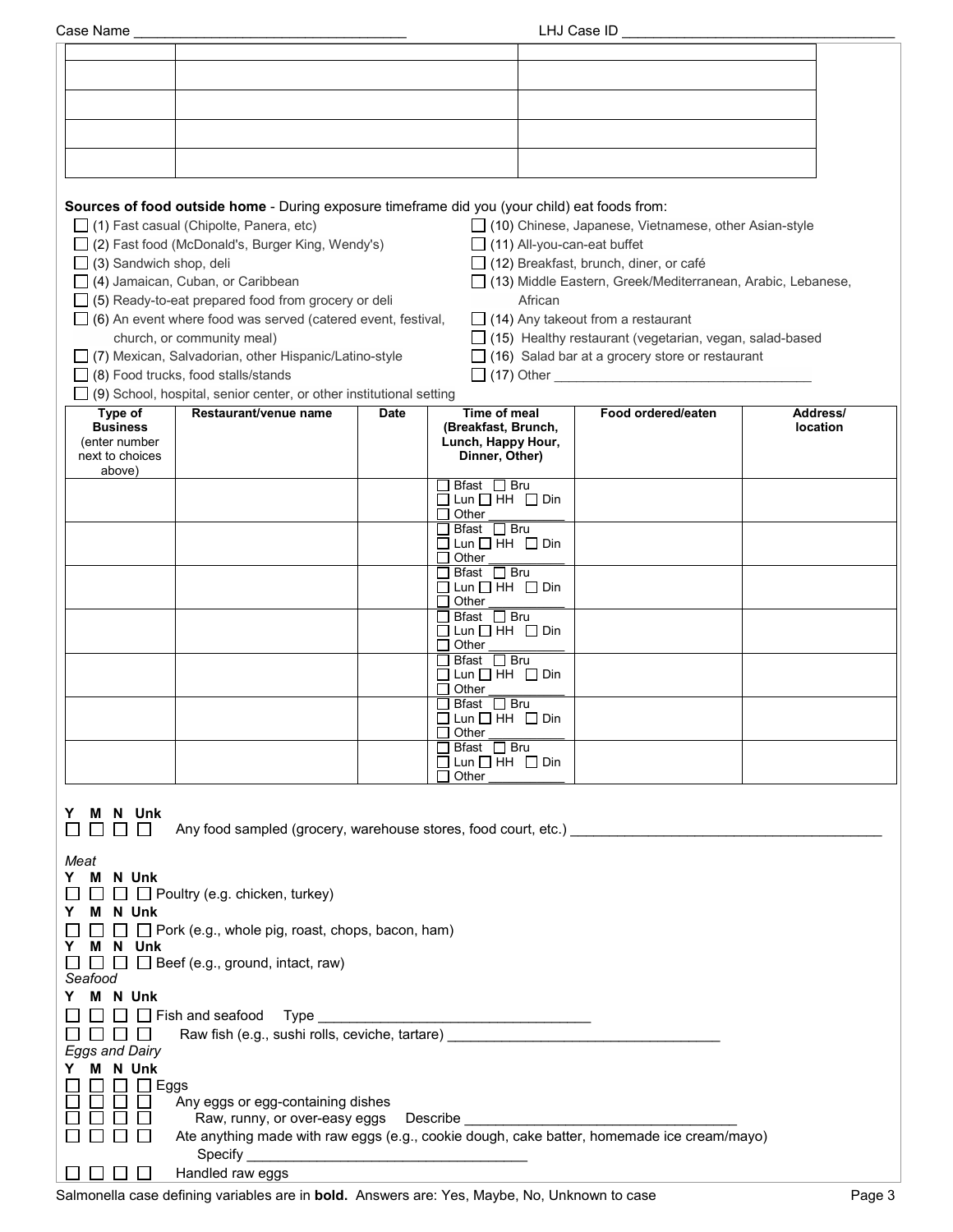| Case Name              | LHJ Case ID                                                                                                                                                                                                                          |
|------------------------|--------------------------------------------------------------------------------------------------------------------------------------------------------------------------------------------------------------------------------------|
|                        | Raw/unpasteurized milk (including cow, goat, sheep, etc.)<br>Type, variety or brand __                                                                                                                                               |
|                        | Any raw/unpasteurized milk left over<br>□ Cheese made from raw/unpasteurized milk including homemade, farm-fresh, and door-to-door cheeses                                                                                           |
|                        | Type, variety or brand<br><u> 1989 - Johann Barbara, martin amerikan basar dan bagi dan bagi dan bagi dalam bagi dalam bagi dan bagi dan ba</u><br>Any raw/unpasteurized cheese left over                                            |
|                        | □ Other raw/unpasteurized dairy product (e.g., yogurt, kefir, ice cream)<br>Type, variety or brand                                                                                                                                   |
| $\perp$                | Any raw/unpasteurized dairy product left over<br>Ate cheese from unpasteurized milk such as queso fresco or queso blanco  Type/brand                                                                                                 |
| Produce                |                                                                                                                                                                                                                                      |
|                        |                                                                                                                                                                                                                                      |
| M N Unk<br>Y.          |                                                                                                                                                                                                                                      |
| M N Unk<br>Y.          | $\Box$ Leafy greens (e.g., arugula, mesculun, spinach, lettuce)                                                                                                                                                                      |
|                        | □ Sprouts (e.g., alfalfa, bean, clover, broccoli, radish; including from a salad bar or on a sandwich)                                                                                                                               |
| M N Unk<br>Y.          |                                                                                                                                                                                                                                      |
|                        | $\Box$ Fresh herbs (e.g., cilantro, basil, parsley, chives, mint, other)                                                                                                                                                             |
| M N Unk<br>Y.          |                                                                                                                                                                                                                                      |
|                        | $\Box$ $\Box$ Fresh tomatoes                                                                                                                                                                                                         |
| M N Unk<br>Y           |                                                                                                                                                                                                                                      |
|                        | $\Box$ Other fresh produce $\Box$                                                                                                                                                                                                    |
|                        | $\Box$ Fresh fruit (e.g., berries, melons, citrus, tropical fruit)                                                                                                                                                                   |
| M N Unk<br>Y.          |                                                                                                                                                                                                                                      |
| $\perp$                | $\Box$ $\Box$ Frozen fruit (e.g., berries, other)                                                                                                                                                                                    |
| Drinks                 |                                                                                                                                                                                                                                      |
| M N Unk<br>Y.          |                                                                                                                                                                                                                                      |
| $\mathbf{L}$<br>$\Box$ | Juices and Smoothies<br>Smoothie                                                                                                                                                                                                     |
| $\perp$                | Juice or cider Type<br>$\Box$                                                                                                                                                                                                        |
| $\perp$                | $\Box$                                                                                                                                                                                                                               |
|                        | <b>Other Foods/Supplements</b>                                                                                                                                                                                                       |
| M N Unk<br>Y.          |                                                                                                                                                                                                                                      |
| $\Box$                 | $\Box$ $\Box$ Vitamins, nutritional or herbal supplements (e.g., teas, tablets, pills)                                                                                                                                               |
|                        |                                                                                                                                                                                                                                      |
|                        | $\Box$ Marijuana containing or infused products $\Box$                                                                                                                                                                               |
|                        | $\Box$ $\Box$ New or different foods or beverages consumed during the exposure                                                                                                                                                       |
| <b>Water Exposure</b>  |                                                                                                                                                                                                                                      |
| N Unk                  | <b>Describe</b>                                                                                                                                                                                                                      |
|                        | Source of drinking water known                                                                                                                                                                                                       |
|                        |                                                                                                                                                                                                                                      |
|                        |                                                                                                                                                                                                                                      |
|                        | Shared well <b>contract the contract of the contract of the contract of the contract of the contract of the contract of the contract of the contract of the contract of the contract of the contract of the contract of the cont</b> |
|                        | Other                                                                                                                                                                                                                                |
|                        | Untreated/unchlorinated water (e.g., surface, well, lake, stream, spring) [1999] [2009] [2009] [2009] [2009] [                                                                                                                       |
|                        |                                                                                                                                                                                                                                      |
|                        | Water site name/location                                                                                                                                                                                                             |
|                        | Treatment □ Treated □ Untreated □ Unk                                                                                                                                                                                                |
|                        | Type □ Lake □ River □ Pool/hot tub □ Wading pool □ Fountain □ Waterpark                                                                                                                                                              |
|                        | $\Box$ Splash pad/water playground $\Box$ Other                                                                                                                                                                                      |
| <b>Animal Exposure</b> |                                                                                                                                                                                                                                      |
| N Unk<br>Y.            |                                                                                                                                                                                                                                      |
| $\perp$                | Any contact with pet animals at home or elsewhere                                                                                                                                                                                    |
|                        | Cats or kittens                                                                                                                                                                                                                      |
|                        | Dogs or puppies                                                                                                                                                                                                                      |
|                        | Rats, mice, gerbils, or hamsters                                                                                                                                                                                                     |
|                        | Pocket or "exotic" pets (ferrets, pygmy hedgehogs, sugar gliders, guinea pigs, prairie dogs, etc.)                                                                                                                                   |
|                        | Specify<br>Pet birds such as parakeets, parrots, cockatiels                                                                                                                                                                          |
|                        | Water pets in an aquarium (goldfish, aquatic frogs, snails, etc.)                                                                                                                                                                    |
|                        | Amphibians, such as frogs, toads, or salamanders                                                                                                                                                                                     |
|                        |                                                                                                                                                                                                                                      |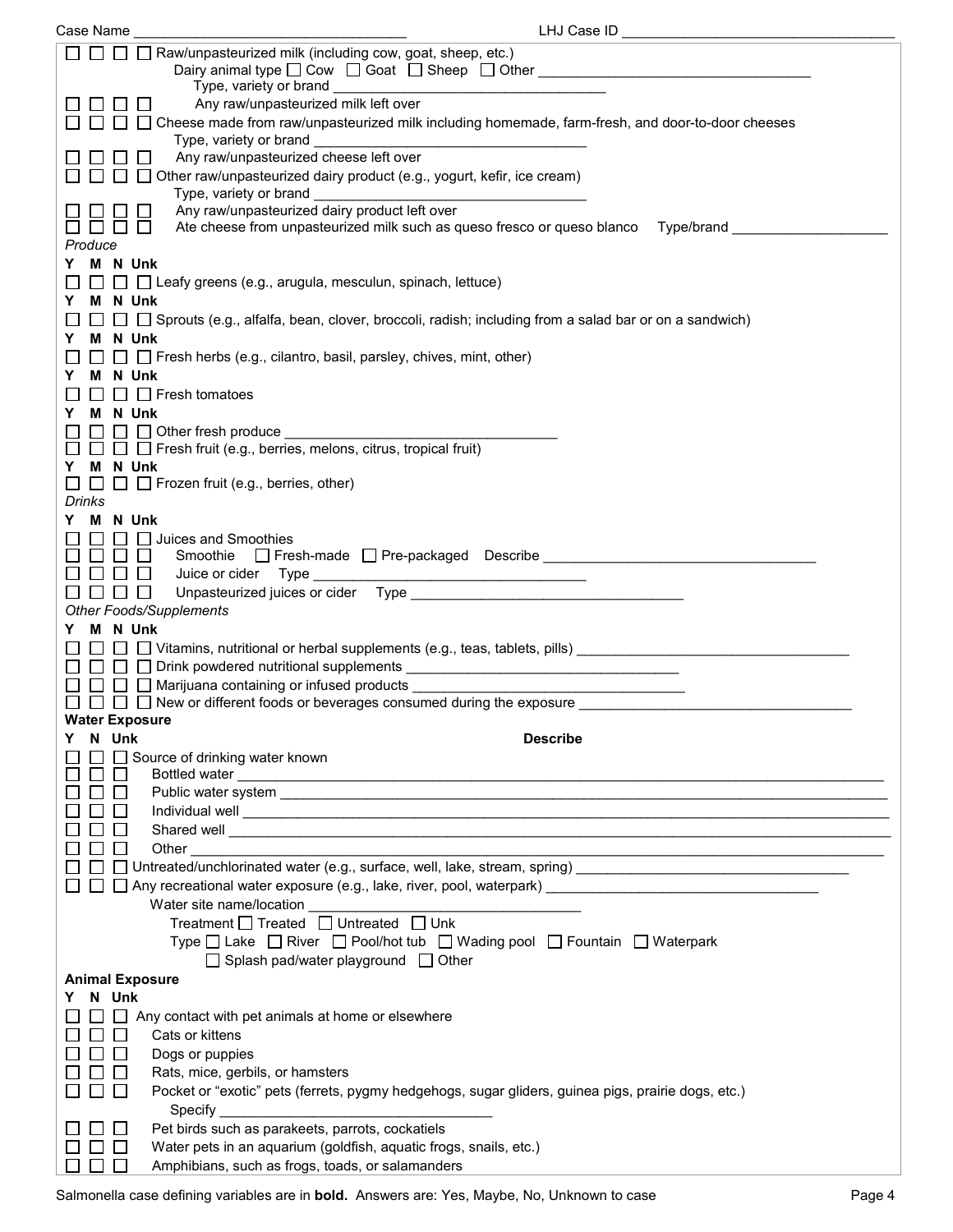| Case Name |
|-----------|

| Case Name                                                                                                                                                                                                                                                                   | LHJ Case ID ________________ |
|-----------------------------------------------------------------------------------------------------------------------------------------------------------------------------------------------------------------------------------------------------------------------------|------------------------------|
| Snakes                                                                                                                                                                                                                                                                      |                              |
| Frozen mice, rats, or similar pet food for snakes                                                                                                                                                                                                                           |                              |
| Turtles or tortoises                                                                                                                                                                                                                                                        |                              |
| Other reptiles, such as lizards, geckos, etc. __________________________________                                                                                                                                                                                            |                              |
|                                                                                                                                                                                                                                                                             |                              |
| Any new household pets in the last month<br>$\perp$                                                                                                                                                                                                                         |                              |
| N Unk<br>Y.                                                                                                                                                                                                                                                                 |                              |
| $\Box$ $\Box$ Any contact with pet food or treats                                                                                                                                                                                                                           |                              |
|                                                                                                                                                                                                                                                                             |                              |
| Pet treats or chews (pig ears, pizzles, rawhide, hooves, etc.) Type/variety/brand                                                                                                                                                                                           |                              |
|                                                                                                                                                                                                                                                                             |                              |
| Prepackaged pet food (canned or dry) Type/variety/brand<br>$\Box$                                                                                                                                                                                                           |                              |
| N Unk<br>Y.                                                                                                                                                                                                                                                                 |                              |
| $\Box$ $\Box$ Any contact with farm animals, including chickens or ducks                                                                                                                                                                                                    |                              |
| Cows or calves                                                                                                                                                                                                                                                              |                              |
| Donkeys                                                                                                                                                                                                                                                                     |                              |
| Goats                                                                                                                                                                                                                                                                       |                              |
| Horses or ponies                                                                                                                                                                                                                                                            |                              |
| Sheep                                                                                                                                                                                                                                                                       |                              |
| Pigs or swine                                                                                                                                                                                                                                                               |                              |
|                                                                                                                                                                                                                                                                             |                              |
| Adult chickens, turkeys, or other adult poultry ________________________________                                                                                                                                                                                            |                              |
| $\perp$<br>Deer                                                                                                                                                                                                                                                             |                              |
| N Unk<br>Y.                                                                                                                                                                                                                                                                 |                              |
| $\Box$ Other animal contact $\Box$ and $\Box$ and $\Box$ and $\Box$ and $\Box$ and $\Box$ and $\Box$ and $\Box$ and $\Box$ and $\Box$ and $\Box$ and $\Box$ and $\Box$ and $\Box$ and $\Box$ and $\Box$ and $\Box$ and $\Box$ and $\Box$ and $\Box$ and $\Box$ and $\Box$ a |                              |
| $\Box$ $\Box$ Applied or handled compost/manure                                                                                                                                                                                                                             |                              |
| $\Box$ $\Box$ Contact with animal manure/droppings other than dogs or cats                                                                                                                                                                                                  |                              |
| $\Box$ $\Box$ Any contact with dried animal droppings or pellets (e.g., owl pellets for science projects)                                                                                                                                                                   |                              |
| <b>Animal Settings</b><br>Y N Unk<br>$\Box$ Live on a farm or other setting that has farm animals $\Box$ Live on a farm or other setting that has farm animals                                                                                                              |                              |
| □ □ Work with animals or animal products (e.g., research, farming, veterinary medicine, animal slaughter                                                                                                                                                                    |                              |
| <u> De la Ba</u><br>Hunting/butchering                                                                                                                                                                                                                                      |                              |
| Type of exposure $\Box$ Work $\Box$ Visit                                                                                                                                                                                                                                   |                              |
| <b>Sexual Exposure</b>                                                                                                                                                                                                                                                      |                              |
| Y N Unk                                                                                                                                                                                                                                                                     |                              |
| $\Box$ Any type of sexual contact with others during the exposure period                                                                                                                                                                                                    |                              |
| Number of sexual partners during exposure period                                                                                                                                                                                                                            | Female<br>Male               |
| <b>Exposure and Transmission Summary</b>                                                                                                                                                                                                                                    |                              |
| Y N Unk                                                                                                                                                                                                                                                                     |                              |
| $\Box$ Epi-linked to a confirmed or probable case                                                                                                                                                                                                                           |                              |
|                                                                                                                                                                                                                                                                             |                              |
| $\Box$ Outbreak related                                                                                                                                                                                                                                                     |                              |
| Likely geographic region of exposure □ In Washington - county ____________ □ Other state __________                                                                                                                                                                         |                              |
| International travel related □ During entire exposure period □ During part of exposure period □ No international travel                                                                                                                                                     |                              |
| <b>Public Health Issues</b>                                                                                                                                                                                                                                                 |                              |
| N Unk<br>Y                                                                                                                                                                                                                                                                  |                              |
| $\Box$ Employed as a food handler                                                                                                                                                                                                                                           |                              |
| □ Non-occupational food handling (e.g., potlucks, receptions) during contagious period                                                                                                                                                                                      |                              |
| Employed as a health care worker                                                                                                                                                                                                                                            |                              |
| Employed in childcare or preschool<br>Attends childcare or preschool                                                                                                                                                                                                        |                              |
| Household member or close contact in sensitive occupation or setting (HCW, childcare, food)                                                                                                                                                                                 |                              |
| Employed in or resident of long-term care facility                                                                                                                                                                                                                          |                              |